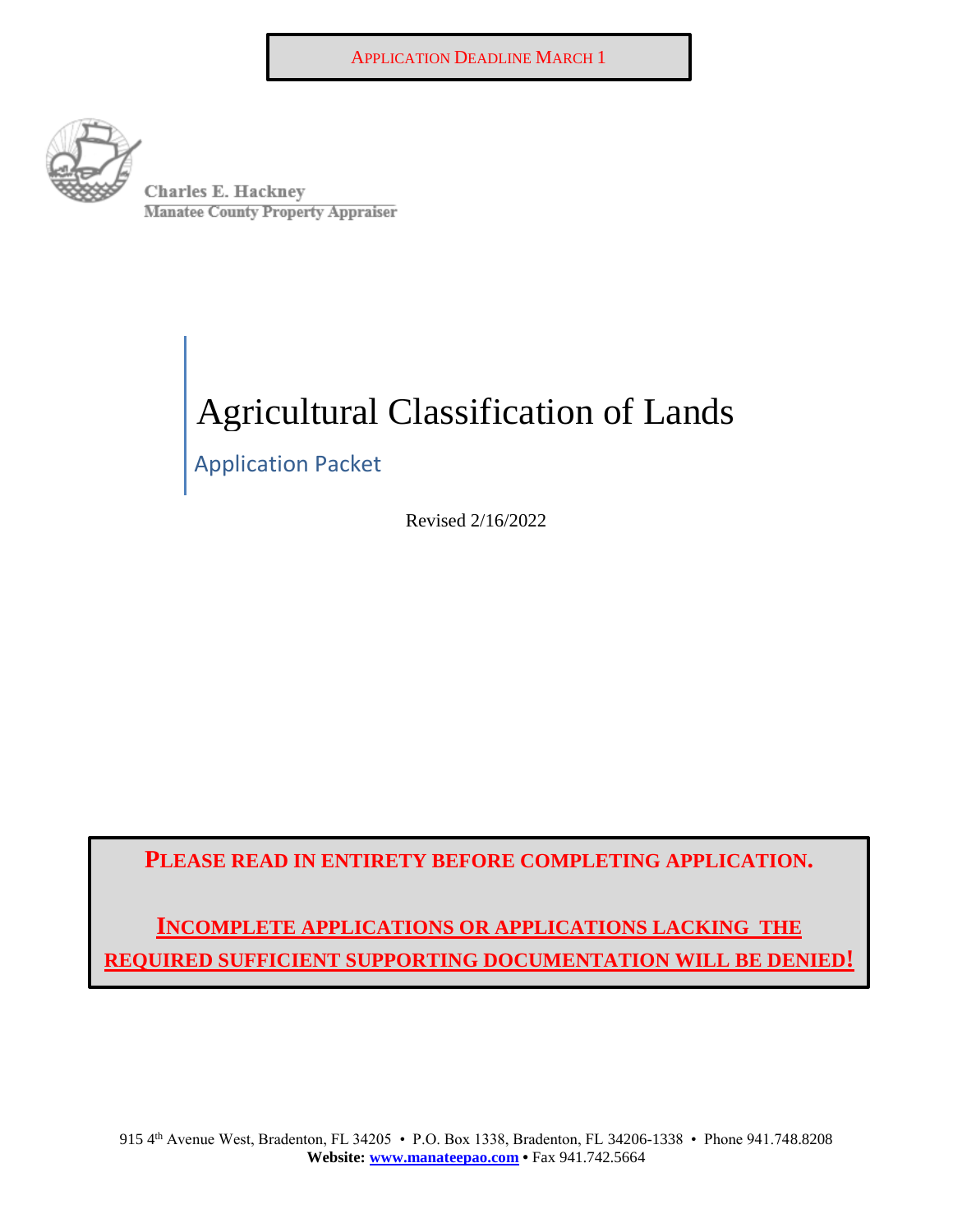## **What is agricultural classification of lands?**

Agricultural classification is a special use appraisal valuation for lands per Florida Statute 193.461(3)(b); *"…only lands that are used primarily for bona fide agricultural purposes shall be classified agricultural. The term "bona fide agricultural purposes" means good faith commercial agricultural use of the land"*.

Agricultural classification, commonly known as Greenbelt, is only for property tax purposes. **It is not an exemption**, but allows for valuation and assessment of land based on a commercial agricultural use versus a highest and best use. Agricultural classification assessment savings is the difference, if any, between the Market Value (highest and best use) and the agricultural Value of agricultural classified lands.

#### **Per the Florida Department of Revenue's Property Tax Rules1**

#### **12D-5.001 Agricultural Classification, Definitions.**

(1) For the purposes of Section 193.461 , F.S., agricultural purposes does not include the wholesaling, retailing or processing of fann products, such as by a canning factory.

(2) Good faith commercial agricultural use of property is defined as the pursuit of an agricultural activity for a reasonable profit or at least upon a reasonable expectation of meeting investment cost and realizing a reasonable profit. The profit or reasonable expectation thereof must be viewed from the standpoint of the fee owner and measured in light of his investment.

*Rulemaking Authority 195.027(1), 213.06(1) FS. Law Implemented 193.461 FS. History- New 10- 12- 76, Formerly 12D-5.01.* 

Agricultural classification is granted based on established use. It does not convey permission nor imply any permissible use or activity.

<sup>&</sup>lt;sup>1</sup> Published as of December, 2020

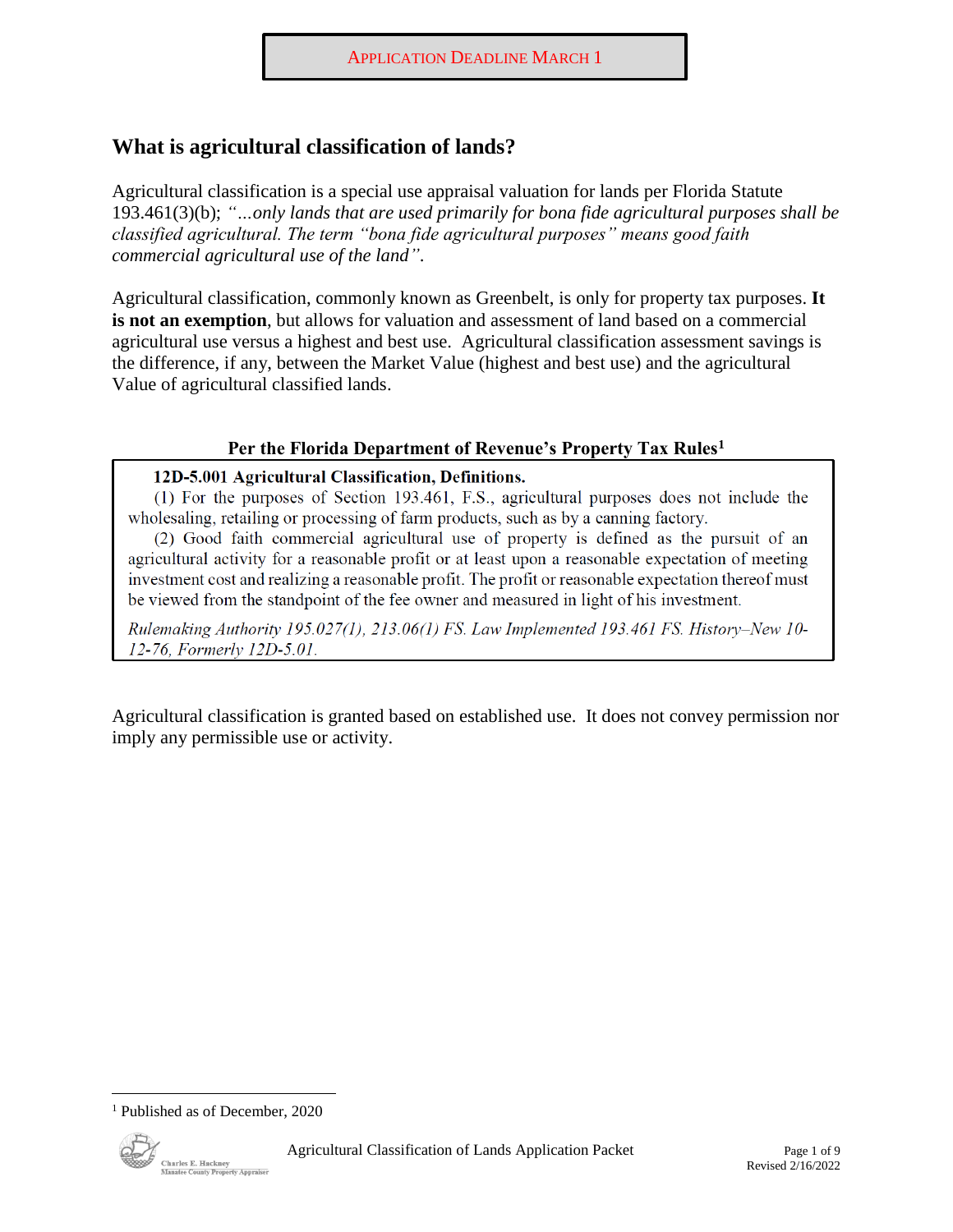## **How to apply for agricultural classification of lands**

A landowner (or a lessee, if the lessee is empowered<sup>2</sup>) must complete and submit an **APPLICATION AND RETURN FOR AGRICULTURAL CLASSIFICATION OF LANDS**  (form **DR-482 R12/00**)<sup>3, 4</sup> to the Property Appraiser Office by the tax year's deadline<sup>5</sup> of March 1, to be considered for agricultural classification that tax year.

It is the landowner's responsibility to establish and demonstrate to the Property Appraiser Office that the primary use of any lands being applied is a bona fide, i.e. commercial, agricultural use as of the tax year's assessment date of January 1. This includes any lands that may be leased**<sup>6</sup>**to others for a bona fide, i.e. commercial, agricultural use. The Property Appraiser Office cannot suggest or recommend to the landowner what venture to begin or continue for an landowner to obtain agricultural classification.

Per Florida Statue 193.461(3)(b)1: *"In determining whether the use of the land for agricultural purposes is bona fide, the following factors may be taken into consideration:* 

- *a. The length of time the land has been so used.*
- *b. Whether the use has been continuous.*
- *c. The purchase price paid.*
- *d. Size, as it relates to specific agricultural use, but a minimum acreage may not be required for agricultural assessment.*
- *e. Whether an indicated effort has been made to care sufficiently and adequately for the*  land in accordance with accepted commercial agricultural practices, including, without *limitation, fertilizing, liming, tilling, mowing, reforesting, and other accepted agricultural practices.*
- *f. Whether the land is under lease and, if so, the effective length, terms, and conditions of the lease."*
- *g. Such other factors as may become applicable.*

Under no circumstances shall an agricultural classification be promised to a landowner prior to the Property Appraiser Office reviewing the submitted application and supporting documentation, and inspecting the property. No landowner is entitled to rely on any representation that their property will be granted an agricultural classification until such time a final decision has been issued by the Property Appraiser Office.

**<sup>6</sup> A lease in itself is not a bona fide agricultural use of the land. The lessee must have established a bona fide agricultural use of the land as of the assessment date.** 



 2 Per Florida Statute 193.461(3)(a) *"The lessee of property may make original application … if the lease, or an classification on behalf of the owner and a copy of the lease or affidavit accompanies the application." affidavit executed by the owner, provides that the lessee is empowered to make application for the agricultural* 

<sup>3</sup> Application form is on page 7 of 9. A fillable PDF version is available for download at [http://floridarevenue.com/property/Documents/dr482\\_f.pdf](http://floridarevenue.com/property/Documents/dr482_f.pdf) 

 "return". All such returns are confidential documents in the hands of the Property Appraiser Office per Florida <sup>4</sup> A submitted application, and any supporting documentation, to the Property Appraiser Office is considered a Statue 193.074.

<sup>&</sup>lt;sup>5</sup> Late applications, which otherwise would be approved, will only be accepted with a petition to the Value Adjustment Board to approve any extenuating circumstances for the late application.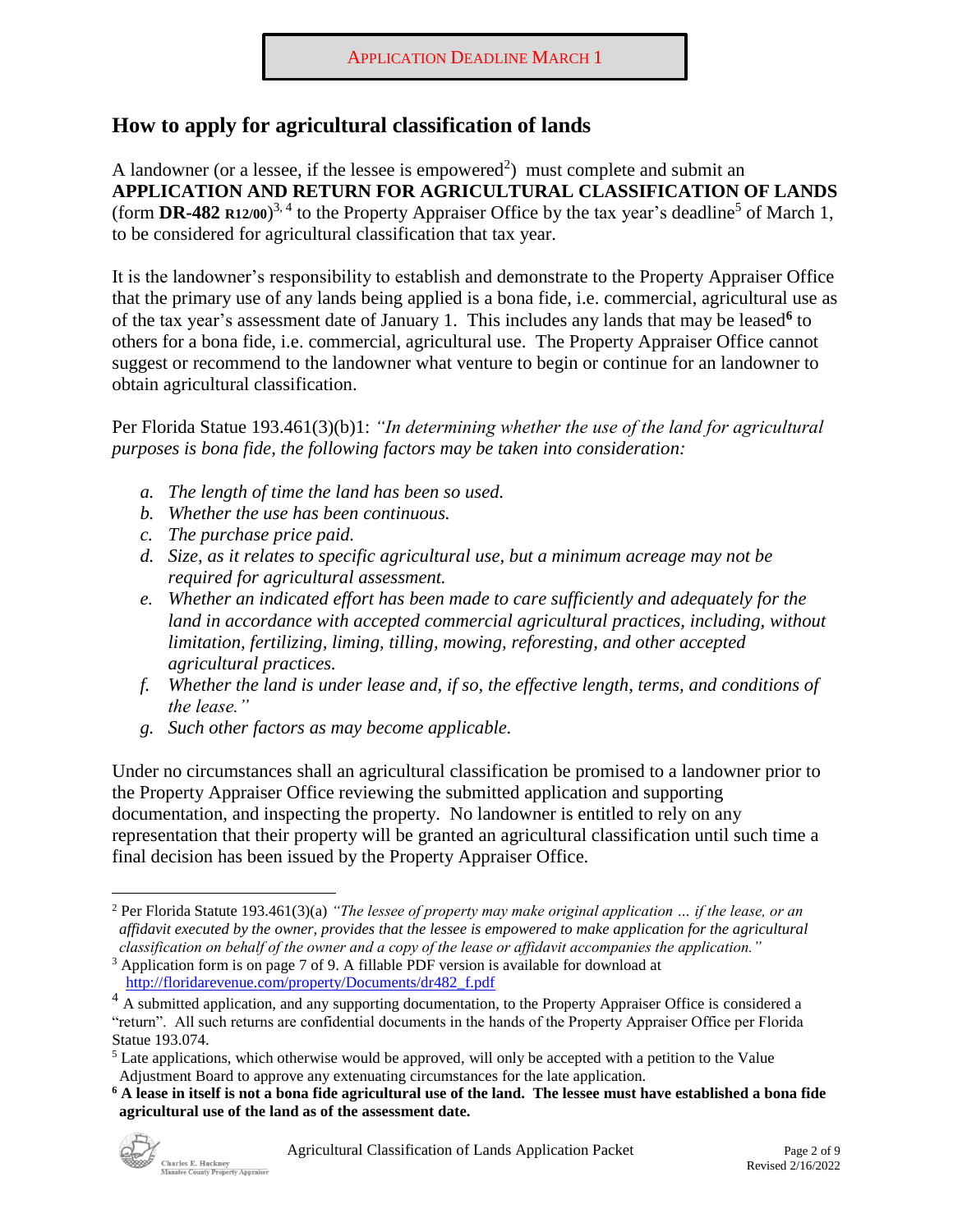Supporting documentation<sup>7, 8</sup> is not only essential, but is **required** in demonstrating to the Property Appraiser Office that a bona fide agricultural use was established by the assessment date as the primary use of any lands being applied for.

- **Required supporting documentation with all applications**:
	- o Reasonably recent sales receipts of the agricultural product or services from the use of the land, **or**
	- o Current filed Federal Income Tax schedule which the bona fide agricultural use income/loss is claimed.
- **Other supporting documentation that may be asked for or voluntarily submitted:** 
	- o Lease**9, 10**
	- o Site plan, aerial, or plot delineating agricultural acreage use from non-agricultural acreage use $<sup>11</sup>$ , (as applicable include, homesite and curtilage, pastures, crops, bee</sup> hives, bee forage, plants, etc.)
	- $\circ$  List all structures and improvements<sup>12</sup> (dwellings, sheds, barns, etc.) on the parcel(s), include year built (or approximate age), size and purpose. Indicate location on the site plan, aerial, or plot (see above bullet item)
	- o Agricultural business or management plans (including financial and marketing)
	- o Date-stamped pictures, including all structures and improvements
	- o Financial statements
	- o Previous years' IRS returns
	- o Inventories (as applicable, livestock, crop, hives, plants, etc.)
	- o Affidavits
	- o Contracts
	- o Agreements
	- o Licenses, zoning variances, permits, or certificates as required by federal, state or local governments
	- o Association memberships or certificates
	- o Pasture rotation schedules
	- o Crop rotation schedules
	- o Bee pollination schedules and forage plans
	- o Soil reports
	- o Evidence of best management practices
	- o Other as deemed necessary



 7 Per Florida Statute 193.461(3)(a) *"… the property appraiser may require the taxpayer or the taxpayer's representative to furnish the property appraiser such information as may reasonably be required to establish that such lands were actually used for a bona fide agricultural purpose."*

**<sup>8</sup> Supporting documentation must be in the name as the entity of the bona fide agricultural use operation.** 

**<sup>9</sup>**If the land is leased, **a copy of the lease is required**. If need be, the lessee may submit on behalf of the lessor directly to the Property Appraiser Office any supporting documentation.

**<sup>10</sup> If the entity of the bona fide agricultural use operation differs from the landowner per the property record then a lease is required, even if the names are similar. John Doe is not the same as John Doe, LLC.** 

<sup>&</sup>lt;sup>11</sup> If application is for multiple parcels, the site plan or plot should also delineate each parcel. <sup>12</sup> Including structures and improvements that were agricultural exempt from permitting.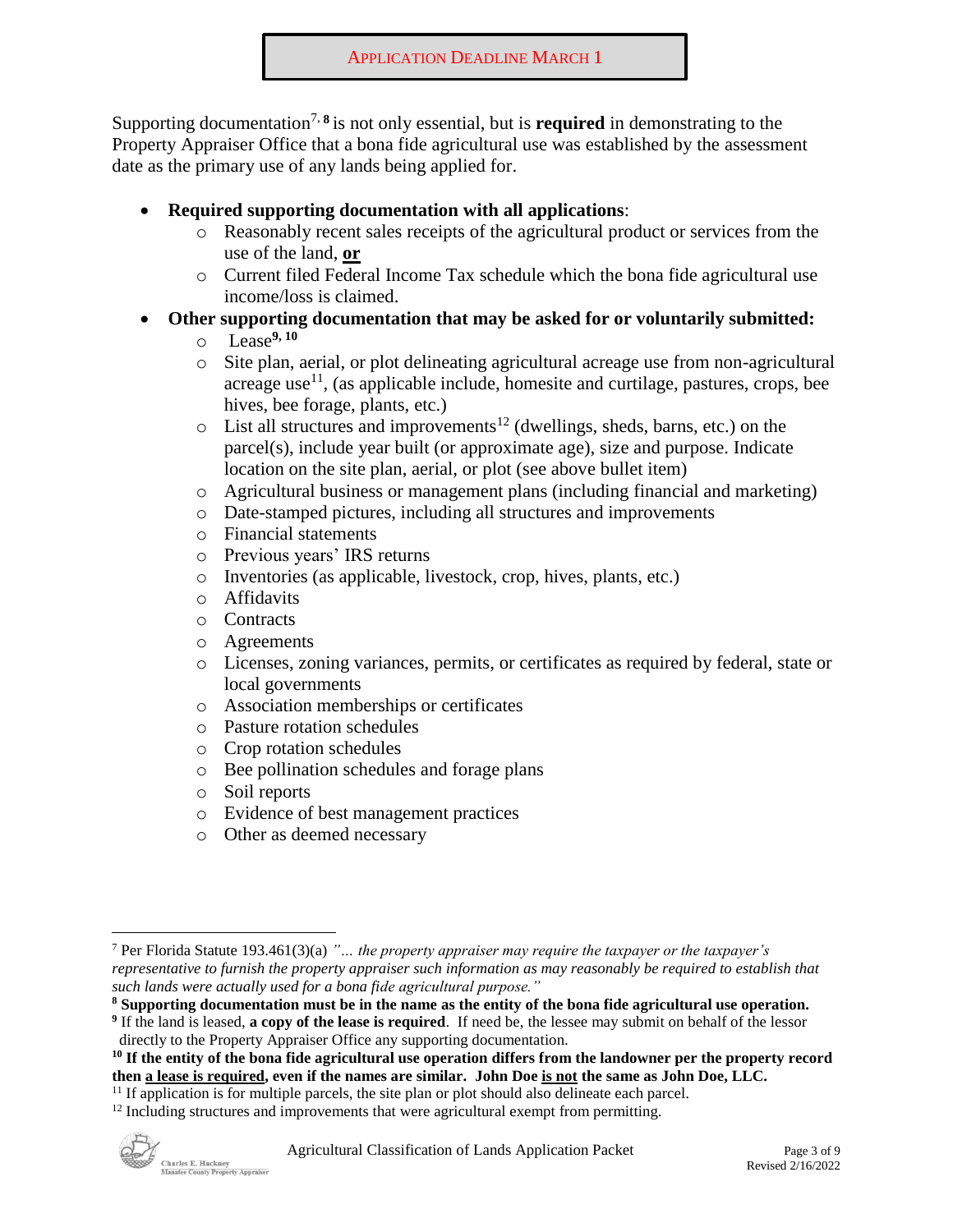All submitted documentation should be on either letter  $(8 \frac{1}{2} \times 11")$  or legal  $(8 \frac{1}{2} \times 14")$  format. Do not provide originals as all documents will be disposed of after being scanned for electronic storage upon the completion of the application process. Applicants are responsible for producing their own copies.

It is understood that certain supporting documents, e.g. Federal Income Tax schedules, may not be available by the March 1 application deadline. Provide a statement with the submitted application when such documents will be available and submitted.

If an application is denied, in whole or part, a notice will be mailed, via USPS Certified Mail, to the applicant before or on July 1, per statute. The notification will advise the applicant of their right to appeal the denial to the Value Adjustment Board and the deadline to file such petition.

## Incomplete applications<sup>13</sup> or applications lacking the require sufficient **supporting documentation will be denied!**

Manatee County has waived the requirement to an annual application process for agricultural classification. Once an agricultural classification is granted the agricultural classification<sup>14</sup> remains until<sup>15</sup>:

- There's a change of ownership from one entity to another (even if related parties). Agricultural classification is non-transferrable.
- Land use is diverted from bona fide agricultural to non-bona fide agricultural.
- Land no longer being utilized for agricultural purposes.

<sup>&</sup>lt;sup>15</sup> The assessment date of every tax year is January 1. Assessments are based on the status as of the assessment date. A change in status will not affect any assessments until the first January 1 after the change.



**<sup>13</sup> See page 8 of 9 for application items that are to be completed.** 

<sup>&</sup>lt;sup>14</sup> It is the landowner's responsibility to notify the Property Appraiser Office of anything that may affect the agricultural classification. This includes a change from one bona fide agriculture use to another.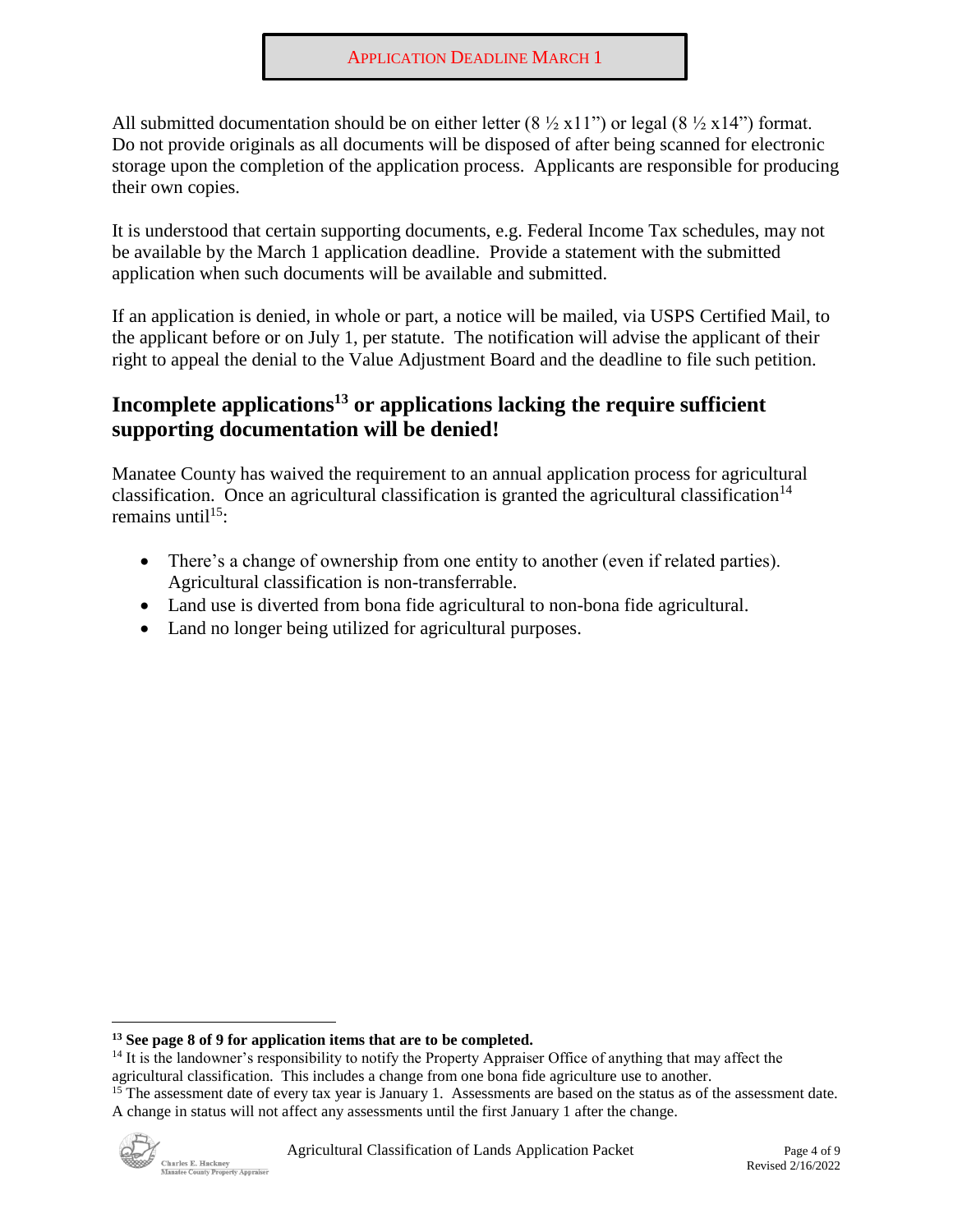# **For your information**

- Agricultural classification is for land only and only to that portion used primarily for bona fide agricultural purposes. It does not pertain to any buildings or other improvements, nor any portion of the land consisting of a homesite and curtilage.
- Any portion of a parcel of land that has agricultural classification will not qualify for homestead.
- Having agricultural classification on a portion of a parcel does not preclude the eligibility of homestead on the portion of the parcel consisting of a homesite and curtilage.
- Any current homestead or non-homestead cap savings (difference between Market Value) and Assessed Value) that may be attributed to any portion of a parcel applied for and reclassified as agricultural, will be lost.
- As agricultural classification is not an exemption, it is not itemized as an exemption on the tax bill<sup>16</sup>. It is itemized as an Assessment Reduction on the Notice of Property Taxes17.
- Any lands reclassified from agriculture to non-agriculture shall be assessed under the provisions of Florida Statues 193.011 and 193.1555.
- It is the landowner's responsibility to understand the implication of reclassifying their parcel, or a portion of their parcel, either from non-agricultural to agricultural or from agricultural to non-agricultural.
- Though an annual application is not required, the agricultural classification of any lands is subject to annual review by the Property Appraiser Office for continual bona fide agricultural use<sup>18</sup>. Such reviews may include site inspections and/or request for any updated supporting documentation.
- The landowner, or lessee if applicable, of existing agricultural classified lands, may submit at any time to the Property Appraiser Office updated supporting documentation.
- All parcels are required by the State to be reviewed at least once every five years. Reviews may be via available aerial technology. All structures and improvements<sup>19</sup> on a parcel are to be included in the parcel's Property Appraiser Office record and is subject to valuation and assessment. If an existing structure or improvement, regardless of age or condition, needs to be added to the parcel's record it would be valued and assessed at its then-current market value for the then-current tax year. It will not be subject to any assessment capping until the following tax year.

<sup>&</sup>lt;sup>16</sup> Tax Bills are mailed in November from the Tax Collector Office.<br><sup>17</sup> Also known as the TRIM Notice (Truth in Millage) and are mailed in August from the Property Appraiser Office.<br><sup>18</sup> If the Property Appraiser Office

lands will be reclassified as non-agricultural use. If lands are reclassified to non-agricultural the landowner will be notified as though an application was submitted and denied, as explained on page 4 of 9, including the right to appeal.

<sup>&</sup>lt;sup>19</sup> Including structures and improvements that were agricultural exempt from permitting.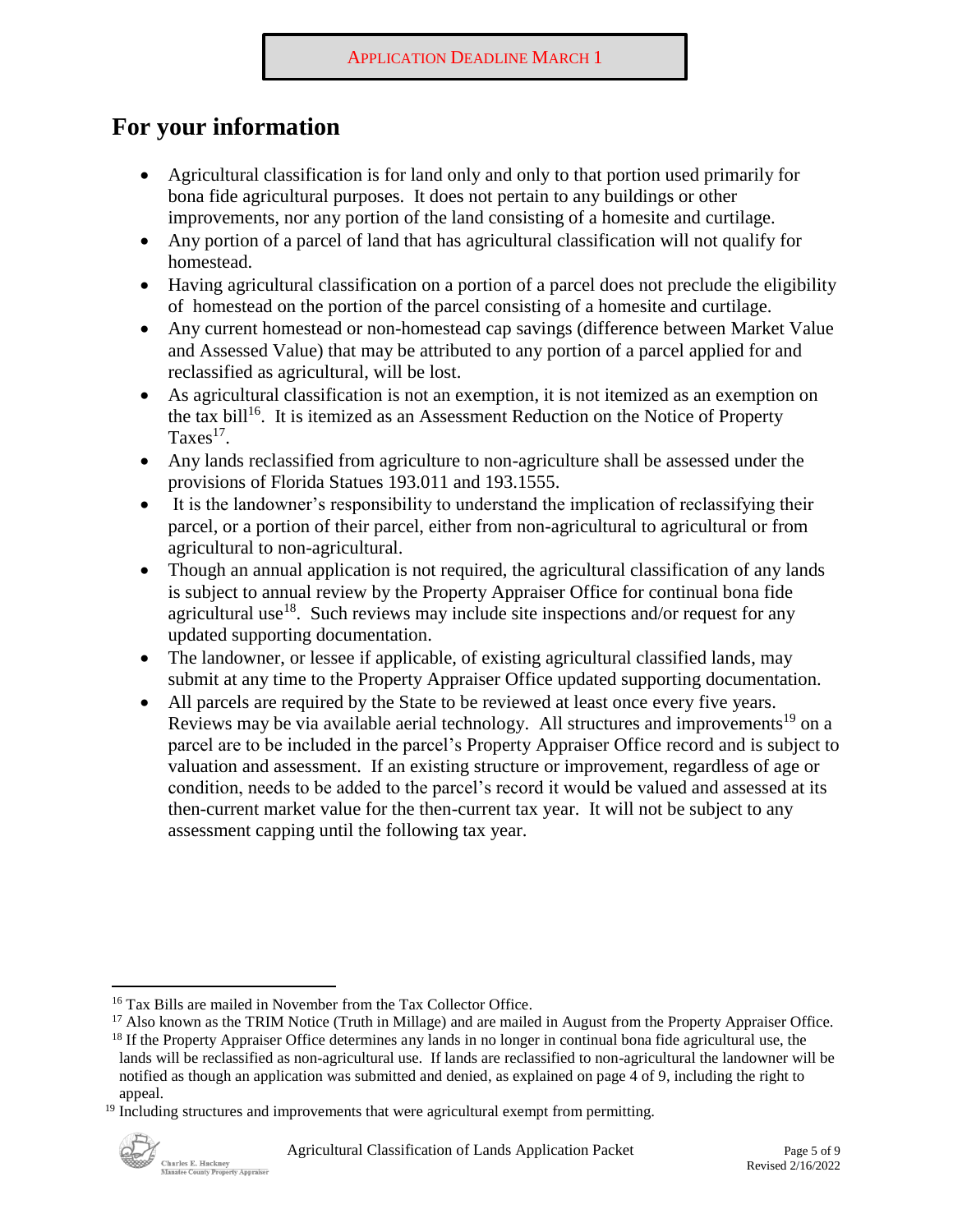- The Property Appraiser Office's Tangible Personal Property (TPP) department is notified of all agricultural classification applications. TPP is everything other than real estate used in a business. It includes furniture, fixtures, tools, machinery, signs, equipment, leasehold improvements, supplies, leased equipment or any other equipment used in a business to earn income. Anyone in possession of assets on January 1 who has either a proprietorship, corporation or is a self-employed agent or contractor, must file a TPP tax return each year. It is the agricultural classification applicant's responsibility to determine if they should file a TPP tax return. Contact the TPP department if you have any TPP questions.
- All property records, including aerials, are available at [www.manateepao.com.](http://www.manateepao.com/) Property records can be found by owner last name, first name, or address number street name, or parcel ID.
- Bona fide agricultural use may entitle a landowner certain rights or exemptions other than property tax purposes by other governing authorities. Such governing authorities may accept the Property Appraiser's agricultural classification as qualifications for such rights or exemptions. However, the Property Appraiser is bound by the tax year statutory calendar<sup>20</sup> as to when it may grant or remove agricultural classification. Landowners should inquire of those governing authorities for other means of demonstrating bona fide agricultural use, if necessary.

 $20$  The tax year statutory calendar includes the January 1 assessment date, the March 1 application deadline, and the July 1 denial deadline.

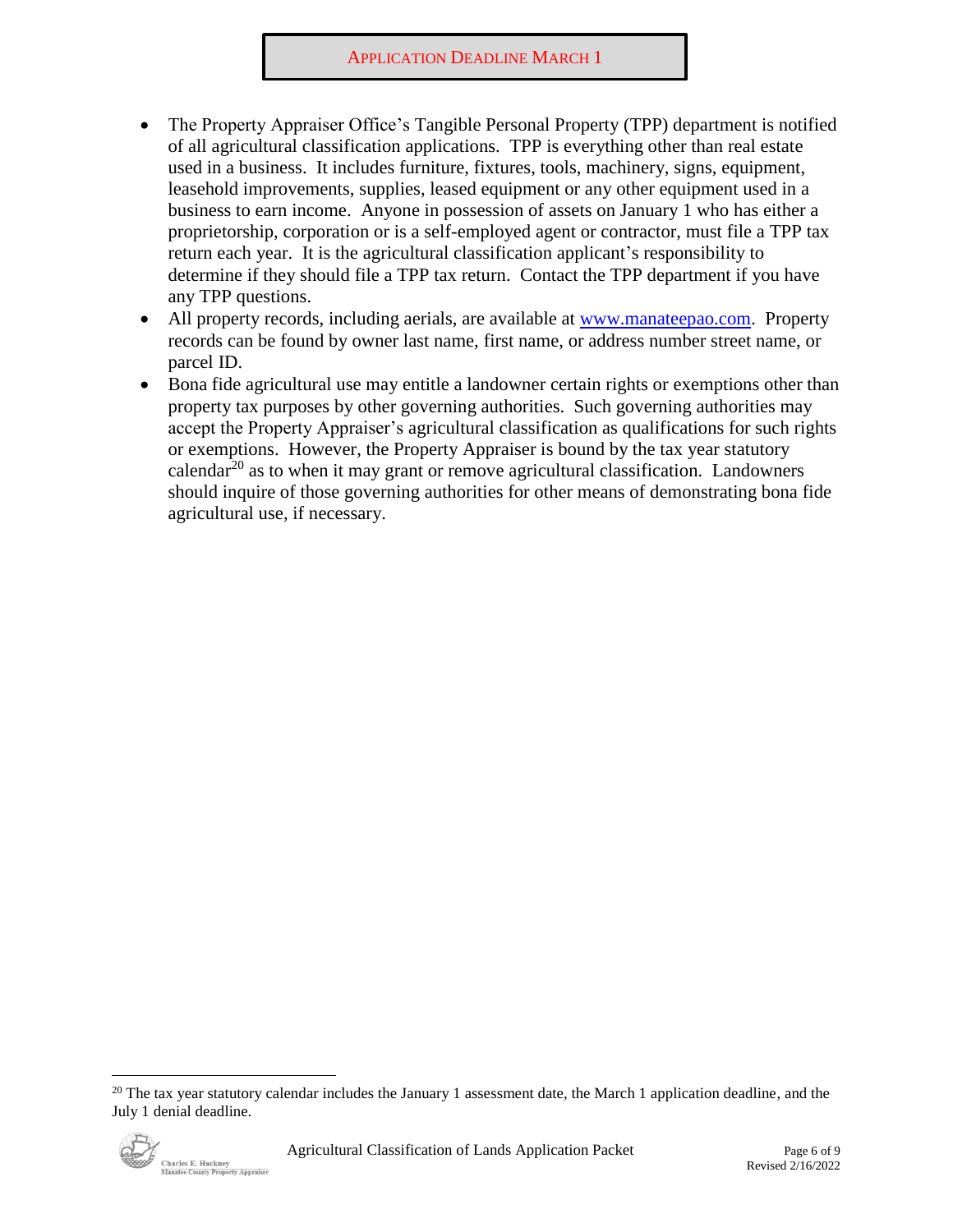

#### APPLICATION AND RETURN FOR AGRICULTURAL **CLASSIFICATION OF LANDS**

Section 193.461, Florida Statutes

This form must be signed and returned on or before March 1.

The undersigned, hereby requests that the lands listed hereon, where appropriate, be classified as agricultural lands for property tax purposes, by the property appraiser of the county in which the lands are located.

| Applicant name<br>Address                                                                                                                                                                                                                                         |           |                                                                     |          |                                     |                                | Return to<br>address of<br>property<br>appraiser) |      |        | PO Box 1338<br>Bradenton, FL 34206-1338 |      |            | Manatee Property Appraiser Office |  |
|-------------------------------------------------------------------------------------------------------------------------------------------------------------------------------------------------------------------------------------------------------------------|-----------|---------------------------------------------------------------------|----------|-------------------------------------|--------------------------------|---------------------------------------------------|------|--------|-----------------------------------------|------|------------|-----------------------------------|--|
| Phone                                                                                                                                                                                                                                                             |           |                                                                     |          |                                     |                                |                                                   |      |        |                                         |      |            |                                   |  |
| Parcel ID, legal description:                                                                                                                                                                                                                                     |           |                                                                     |          |                                     |                                |                                                   |      |        |                                         |      |            |                                   |  |
| <b>Lands Used Primarily for</b>                                                                                                                                                                                                                                   |           | <b>Agricultural Income from this Property</b><br>Number How long in |          |                                     |                                |                                                   |      |        |                                         |      |            |                                   |  |
| <b>Agricultural Purposes</b>                                                                                                                                                                                                                                      |           | of acres                                                            | this use |                                     | Complete for the past 4 years. |                                                   |      |        |                                         |      |            |                                   |  |
| Citrus                                                                                                                                                                                                                                                            |           | yrs                                                                 |          | Year<br>Crop or Use<br>Gross Income |                                |                                                   |      |        | Expense                                 |      | Net Income |                                   |  |
| Cropland                                                                                                                                                                                                                                                          |           |                                                                     | yrs      |                                     | 20                             |                                                   |      |        |                                         |      |            |                                   |  |
| Grazing land<br>Number of livestock                                                                                                                                                                                                                               |           |                                                                     | yrs      |                                     | 20<br>20                       |                                                   |      |        |                                         |      |            |                                   |  |
| Timberland                                                                                                                                                                                                                                                        |           |                                                                     | yrs      |                                     | 20                             |                                                   |      |        |                                         |      |            |                                   |  |
| Poultry, swine, or bee yards                                                                                                                                                                                                                                      |           |                                                                     | yrs      |                                     |                                |                                                   |      |        |                                         |      |            |                                   |  |
| Other :                                                                                                                                                                                                                                                           |           | yrs                                                                 |          | Date purchased<br>Purchase price    |                                |                                                   |      |        |                                         |      |            |                                   |  |
| Has a Tangible Personal Property Tax Return been filed with the county property appraiser for machinery and $\Box$ yes $\Box$ no<br>equipment? If yes, what name was the tangible return filed under?                                                             |           |                                                                     |          |                                     |                                |                                                   |      |        |                                         |      |            |                                   |  |
| $\Box$ yes $\Box$ no<br>Is the real property leased to others? If yes, attach copy of lease agreement.                                                                                                                                                            |           |                                                                     |          |                                     |                                |                                                   |      |        |                                         |      |            |                                   |  |
| Has the real property been zoned to a nonagricultural use at the request of the owner?                                                                                                                                                                            |           |                                                                     |          |                                     |                                |                                                   |      |        |                                         |      |            | $\Box$ yes $\Box$ no              |  |
| As of January 1 of this year, 20___the lands listed above were used primarily for "bona fide" agricultural purposes.<br>Bona fide agricultural purpose means "good faith commercial agricultural use of the land."                                                |           |                                                                     |          |                                     |                                |                                                   |      |        |                                         |      |            |                                   |  |
| I understand that the property appraiser may require supplemental and additional information, other than the<br>application, and I am willing to comply with any reasonable request to furnish such information.                                                  |           |                                                                     |          |                                     |                                |                                                   |      |        |                                         |      |            |                                   |  |
| Under penalties of perjury, I declare that I have read the foregoing application and that the facts stated in it are true. If prepared<br>by someone other than the applicant, his/her declaration is based on all information of which he/she has any knowledge. |           |                                                                     |          |                                     |                                |                                                   |      |        |                                         |      |            |                                   |  |
|                                                                                                                                                                                                                                                                   | Signature |                                                                     |          |                                     |                                |                                                   | Date |        |                                         |      |            |                                   |  |
| For Record Purposes Only This acknowledges receipt of your Application for Agricultural Classification of Lands on<br>the above described property.                                                                                                               |           |                                                                     |          |                                     |                                |                                                   |      |        |                                         |      |            | for<br>(Date)                     |  |
|                                                                                                                                                                                                                                                                   |           |                                                                     |          |                                     |                                |                                                   |      |        |                                         |      |            |                                   |  |
|                                                                                                                                                                                                                                                                   |           | Signature                                                           |          |                                     |                                |                                                   |      | County |                                         |      |            |                                   |  |
| Record of Action of County Property Appraiser<br>Check the appropriate box below.                                                                                                                                                                                 |           |                                                                     |          |                                     |                                |                                                   |      |        |                                         |      |            |                                   |  |
| 1. Application approved and all lands are classified agricultural                                                                                                                                                                                                 |           |                                                                     |          |                                     |                                |                                                   |      |        |                                         |      |            |                                   |  |
| 2. Application disapproved and agricultural classification of lands denied on all lands                                                                                                                                                                           |           |                                                                     |          |                                     |                                |                                                   |      |        |                                         |      |            |                                   |  |
| 3. Application approved in part and disapproved in part. Agricultural classification of lands approved on the following                                                                                                                                           |           |                                                                     |          |                                     |                                |                                                   |      |        |                                         |      |            |                                   |  |
| described portion.<br>(Use the space below only for item 3. Space online will expand, if needed.)                                                                                                                                                                 |           |                                                                     |          |                                     |                                |                                                   |      |        |                                         |      |            |                                   |  |
|                                                                                                                                                                                                                                                                   |           |                                                                     |          |                                     |                                |                                                   |      |        |                                         |      |            |                                   |  |
|                                                                                                                                                                                                                                                                   |           |                                                                     |          |                                     |                                |                                                   |      |        |                                         |      |            |                                   |  |
|                                                                                                                                                                                                                                                                   |           |                                                                     |          |                                     |                                | Signature, property appraiser                     |      |        |                                         | Date |            |                                   |  |

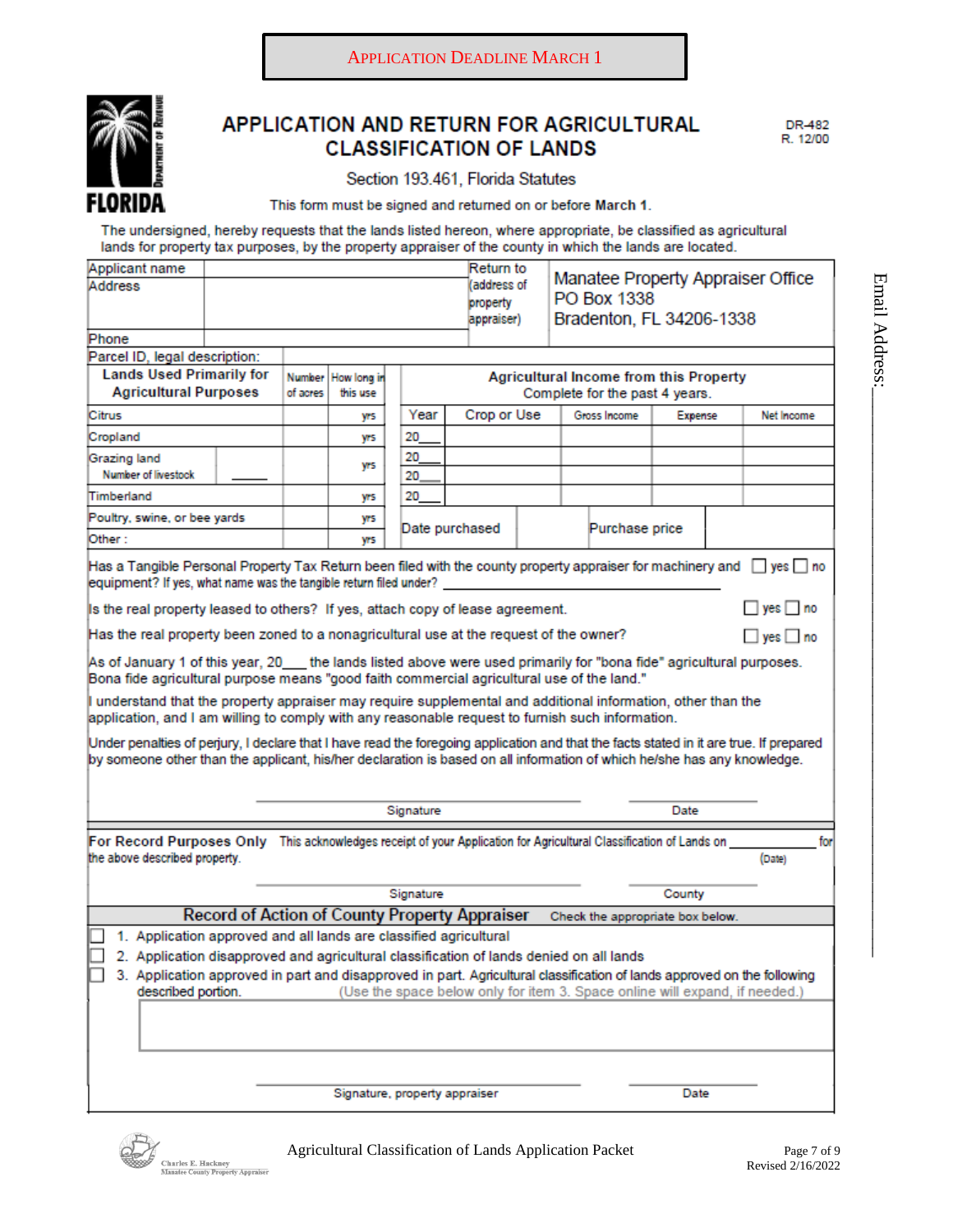#### **APPLICATION DEADLINE MARCH 1**

|                                                                                                                                                                                                                                                                                                                                                                                                                                                                                                                                                                                                                                                                                                                                                                                                  | Applicant name must match property's<br>records |                                                                                                                                                                                                                                                            |           |                                 |                                                                                                                                                                                                                                              |                              |                                                              |
|--------------------------------------------------------------------------------------------------------------------------------------------------------------------------------------------------------------------------------------------------------------------------------------------------------------------------------------------------------------------------------------------------------------------------------------------------------------------------------------------------------------------------------------------------------------------------------------------------------------------------------------------------------------------------------------------------------------------------------------------------------------------------------------------------|-------------------------------------------------|------------------------------------------------------------------------------------------------------------------------------------------------------------------------------------------------------------------------------------------------------------|-----------|---------------------------------|----------------------------------------------------------------------------------------------------------------------------------------------------------------------------------------------------------------------------------------------|------------------------------|--------------------------------------------------------------|
| W E                                                                                                                                                                                                                                                                                                                                                                                                                                                                                                                                                                                                                                                                                                                                                                                              |                                                 |                                                                                                                                                                                                                                                            |           | CLASSI <del>DI CARRICARDO</del> |                                                                                                                                                                                                                                              |                              | Applicant's mailing address, should match property's records |
| Number of grazing livestock<br>if applicable.                                                                                                                                                                                                                                                                                                                                                                                                                                                                                                                                                                                                                                                                                                                                                    |                                                 | Section 19<br>This form must be signed                                                                                                                                                                                                                     |           | Applicant's telephone<br>number |                                                                                                                                                                                                                                              | Applicant's email<br>address |                                                              |
| The undersigned, hereby requests that the lands liste<br>lands for property tax purposes, by the property appra                                                                                                                                                                                                                                                                                                                                                                                                                                                                                                                                                                                                                                                                                  |                                                 |                                                                                                                                                                                                                                                            |           |                                 | Parcel ID or IDs only is required. Legal<br>description is not necessary                                                                                                                                                                     |                              |                                                              |
| Applicant name<br>Address                                                                                                                                                                                                                                                                                                                                                                                                                                                                                                                                                                                                                                                                                                                                                                        |                                                 |                                                                                                                                                                                                                                                            |           |                                 | Acreage by ag use being applied for ag classification                                                                                                                                                                                        |                              |                                                              |
| Phone<br>Parcel ID, legal description:                                                                                                                                                                                                                                                                                                                                                                                                                                                                                                                                                                                                                                                                                                                                                           |                                                 |                                                                                                                                                                                                                                                            |           |                                 | Years acreage has been in the ag use<br>(under applicant's ownership only. Not historically).                                                                                                                                                |                              |                                                              |
| <b>Nands Used Primarily for</b><br><b>Agricultural Purposes</b>                                                                                                                                                                                                                                                                                                                                                                                                                                                                                                                                                                                                                                                                                                                                  |                                                 | <b>Number</b><br>How long in<br>of acres<br>this use                                                                                                                                                                                                       |           |                                 | <b>Agricultural Income from this Property</b><br>Complete for the past 4 years.                                                                                                                                                              |                              |                                                              |
| Citrus                                                                                                                                                                                                                                                                                                                                                                                                                                                                                                                                                                                                                                                                                                                                                                                           |                                                 | yrs                                                                                                                                                                                                                                                        | Year      | Crop or Use                     | Gross Income                                                                                                                                                                                                                                 | Expense                      | Net Income                                                   |
| Cropland                                                                                                                                                                                                                                                                                                                                                                                                                                                                                                                                                                                                                                                                                                                                                                                         |                                                 | yrs                                                                                                                                                                                                                                                        | 20        |                                 |                                                                                                                                                                                                                                              |                              |                                                              |
| Grazing land                                                                                                                                                                                                                                                                                                                                                                                                                                                                                                                                                                                                                                                                                                                                                                                     |                                                 | yrs                                                                                                                                                                                                                                                        | 20        |                                 |                                                                                                                                                                                                                                              |                              |                                                              |
| Number of livestock                                                                                                                                                                                                                                                                                                                                                                                                                                                                                                                                                                                                                                                                                                                                                                              |                                                 |                                                                                                                                                                                                                                                            | 20        |                                 |                                                                                                                                                                                                                                              |                              |                                                              |
| Timberland                                                                                                                                                                                                                                                                                                                                                                                                                                                                                                                                                                                                                                                                                                                                                                                       |                                                 | yrs                                                                                                                                                                                                                                                        | 20        |                                 |                                                                                                                                                                                                                                              |                              |                                                              |
| Poultry, swine, or bee yards                                                                                                                                                                                                                                                                                                                                                                                                                                                                                                                                                                                                                                                                                                                                                                     |                                                 | yrs                                                                                                                                                                                                                                                        |           | Date purchased                  | Purchase price                                                                                                                                                                                                                               |                              |                                                              |
| Other :                                                                                                                                                                                                                                                                                                                                                                                                                                                                                                                                                                                                                                                                                                                                                                                          |                                                 | yrs                                                                                                                                                                                                                                                        |           |                                 |                                                                                                                                                                                                                                              |                              |                                                              |
| Has the real property been zoned to a nonagricultural use at the request of the owner?<br>As of January 1 of this year, 20 the lands listed above were used primarily for "bona fide" agricultural purposes.<br>Bona nde agricultural purpose means "good faith commercial agricultural use of the land."<br>understand that the property appraiser may require supplemental and additional information, other than the<br>application, and I am willing to comply with any reasonable request to furnish such information.<br>Under penalties of perjury, I declare that I have read the foregoing application and that the facts stated in it are true. If prepared<br>by someone other than the applicant, his/her declaration is based on all information of which he/she has any knowledge. |                                                 |                                                                                                                                                                                                                                                            |           |                                 |                                                                                                                                                                                                                                              |                              | $\Box$ yes $\Box$ no                                         |
|                                                                                                                                                                                                                                                                                                                                                                                                                                                                                                                                                                                                                                                                                                                                                                                                  |                                                 |                                                                                                                                                                                                                                                            | Signature |                                 |                                                                                                                                                                                                                                              | Date                         |                                                              |
| For Record Purposes Cnly This acknowledges receipt of your Applic                                                                                                                                                                                                                                                                                                                                                                                                                                                                                                                                                                                                                                                                                                                                |                                                 |                                                                                                                                                                                                                                                            |           |                                 |                                                                                                                                                                                                                                              |                              | fo                                                           |
| Must be signed and dated. Provide authorizing<br>documents if signed by other than above applicant.                                                                                                                                                                                                                                                                                                                                                                                                                                                                                                                                                                                                                                                                                              |                                                 |                                                                                                                                                                                                                                                            |           |                                 | For Property Appraiser Office use only<br>below Signature and Date line                                                                                                                                                                      | <b>County</b>                | Ð                                                            |
| Last 2 digits of the application's tax year<br>described portion.                                                                                                                                                                                                                                                                                                                                                                                                                                                                                                                                                                                                                                                                                                                                |                                                 | 2. Application disapproved and agricultural classific<br>3. Application approved in part and disapproved in<br>(Use                                                                                                                                        | er<br>ď   |                                 | Answer Yes or Not to all 3 questions. If Tangible<br>Personal Property Tax Return has been filed, enter<br>the name the tangible return was filed under.<br>value for itom 2. Connor online will over<br>Applicant's purchase date and price |                              | if needed.                                                   |
|                                                                                                                                                                                                                                                                                                                                                                                                                                                                                                                                                                                                                                                                                                                                                                                                  |                                                 | By crop or use, the Agricultural Income from this Property (under applicant's ownership only.<br><b>Not historically</b> ), up to the last 4 years. Include Gross Income, Expense and Net Income.<br>Attached additional statements as needed to complete. |           |                                 |                                                                                                                                                                                                                                              |                              |                                                              |